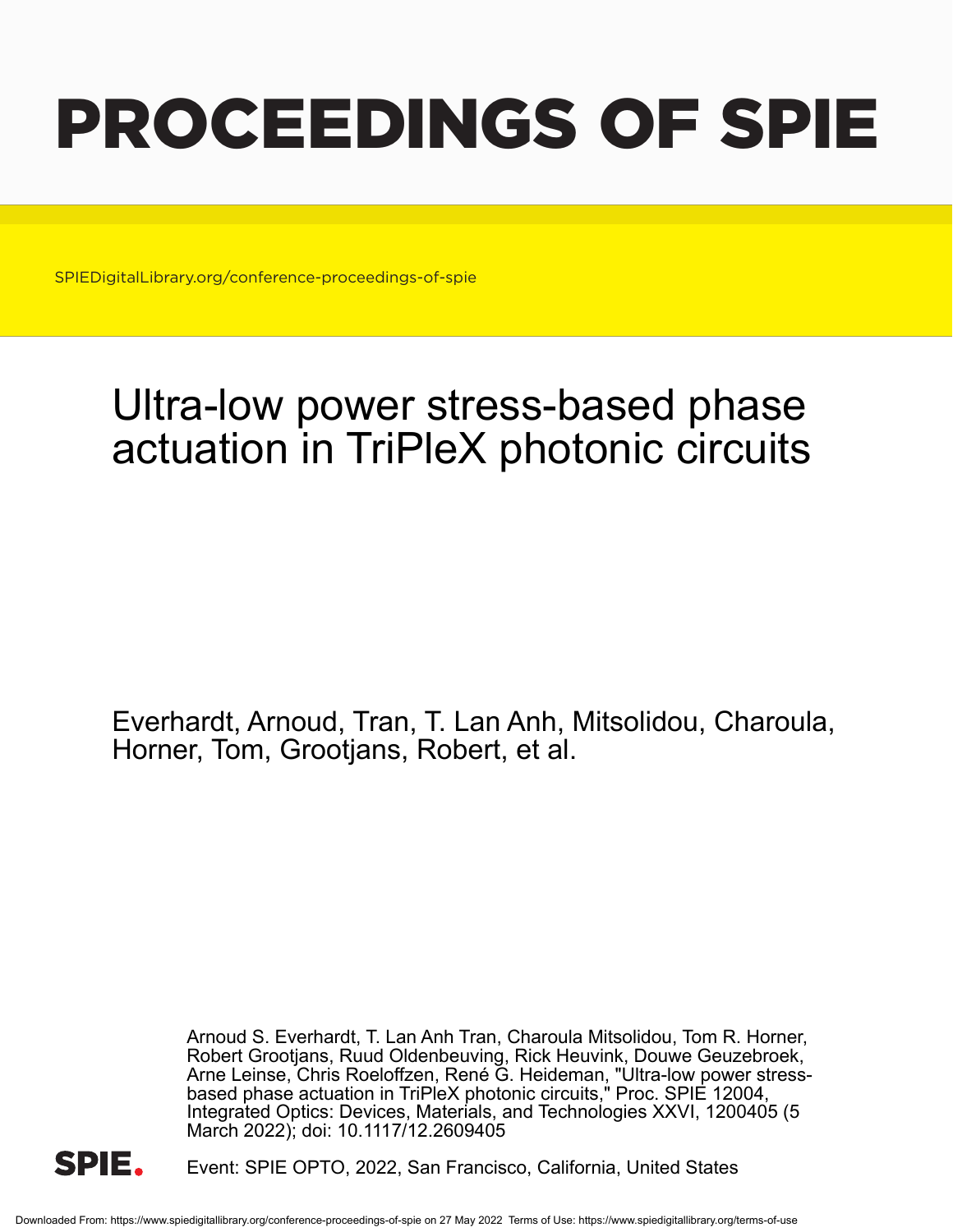# **Ultra-low power stress-based phase actuation in TriPleX photonic circuits**

Arnoud S. Everhardt<sup>a1\*</sup>, T. Lan Anh Tran<sup>a1</sup>, Charoula Mitsolidou<sup>a</sup>, Tom R. Horner<sup>a</sup>, Robert Grootjans<sup>a</sup>, Ruud Oldenbeuving<sup>a</sup>, Rick Heuvink<sup>a</sup>, Douwe Geuzebroek<sup>a</sup>, Arne Leinse<sup>a</sup>, Chris Roeloffzen<sup>a</sup> and René G. Heideman<sup>a</sup> <sup>a</sup>LioniX International, P.O. Box 456, Enschede 7500 AL, The Netherlands <sup>1</sup> These authors contributed equally. \*a.s.everhardt@lionix-int.com; phone +31 53 203 0053; lionix-international.com

### **ABSTRACT**

We present ultra-low power stress optic actuators for high-speed switching in photonic integrated circuits using the standard silicon nitride TriPleX™ platform. The stress-optic actuator is created by a piezoelectric layer (lead zirconate titanate, PZT) on top of a Si3N4-based TriPleX™ waveguide in our standard Asymmetric Double Stripe (ADS) cross section. The top cladding thickness in between the actuator and the waveguide is chosen to achieve minimal optical loss  $(\leq 0.01$ dB/cm). The electrodes are placed on the top of- and directly below the PZT layer allowing the generation of a vertical electric field across the layer. This electrical field deforms the PZT layer by means of the piezoelectric effect. As a consequence of the PZT deformation stress is induced in the underlying waveguide. In this way, the refractive index of the waveguide is controlled by the stress-optic effect brought about by actuating the PZT layer. To demonstrate the stress-optic based phase actuation experimentally, a Mach-Zehnder Interferometer (MZI) is employed. The MZI is designed for operation at a wavelength of 1550 nm. We measure a half-wave voltage-length product (V $\pi$ ·cm) of 16 V·cm, while the half-wave-voltage length loss product  $(V_\pi \cdot L \cdot \alpha)$  is 1.6 V·dB only. The  $2\pi$  phase shift would be at 42 V. The measured response time is 4.25 μs. The quasi-DC power dissipation is able to go down to 1 μW. Compared with conventional thermo-optic actuators these characteristics show a dramatic improvement, being a factor of 50 faster in terms of switching speed and a factor of 100 000 lower in terms of quasi-DC power dissipation. This makes stress-optic actuators an attractive choice for the next generation integrated photonic circuits where ultra-low quasi-DC power dissipation and/or fast switching time and operation in the MHz range are required.

**Keywords:** TriPleX, nitride, photonic circuit, PIC, phase actuation, PZT, low power, stress-optic

## **1. INTRODUCTION**

Silicon nitride integrated photonic circuits (PICs) with very low propagation losses enable improvements in performance and reductions in size, weight and power consumption in diverse applications including LiDAR, tunable lasers, telecommunications and data centers<sup>1</sup>. As a passive waveguide material, silicon nitride offers uniquely low loss waveguides. It relies on the integration of actuators to enable the higher levels of functionality, such as switching reconfigurability and modulation, required in these applications. The optimal waveguide solution has been found in the LioniX International TriPleX™ Si3N<sup>4</sup> waveguides with a SiO<sup>2</sup> cladding, in the standard Asymmetric Double Stripe (ADS) cross section (see also Figure 1a).

This need for efficient methods for the integration of actuators is particularly acute wherever large matrices of actuators are required, such as in the beam scanning chips of LiDAR systems or in microwave photonic Blass Matrix chips for high capacity broadband antennae<sup>2</sup>.

Whilst several solutions for integrated actuators exist, their inherent drawbacks limit the usefulness of reconfigurable PICs. For example, the hybrid integration of active materials for signal modulation is inherently labor-intensive<sup>3</sup>. Another approach, direct electro-optic modulation, suffers from high optical losses in the actuator material, typically greater than  $1 \text{ dB}^{4-6}$ .

The most common integrated actuation method uses thermo-optic heating elements<sup>7</sup>. The heat generated by Joule heating in a metal strip causes an increase of the refractive index of the waveguides below. This method has two advantages over hybrid integration of modulators and electro-optic actuation. Firstly, the production is scalable, as the metal heaters are

> Integrated Optics: Devices, Materials, and Technologies XXVI, edited by Sonia M. García-Blanco, Pavel Cheben, Proc. of SPIE Vol. 12004, 1200405 · © 2022 SPIE · 0277-786X · doi: 10.1117/12.2609405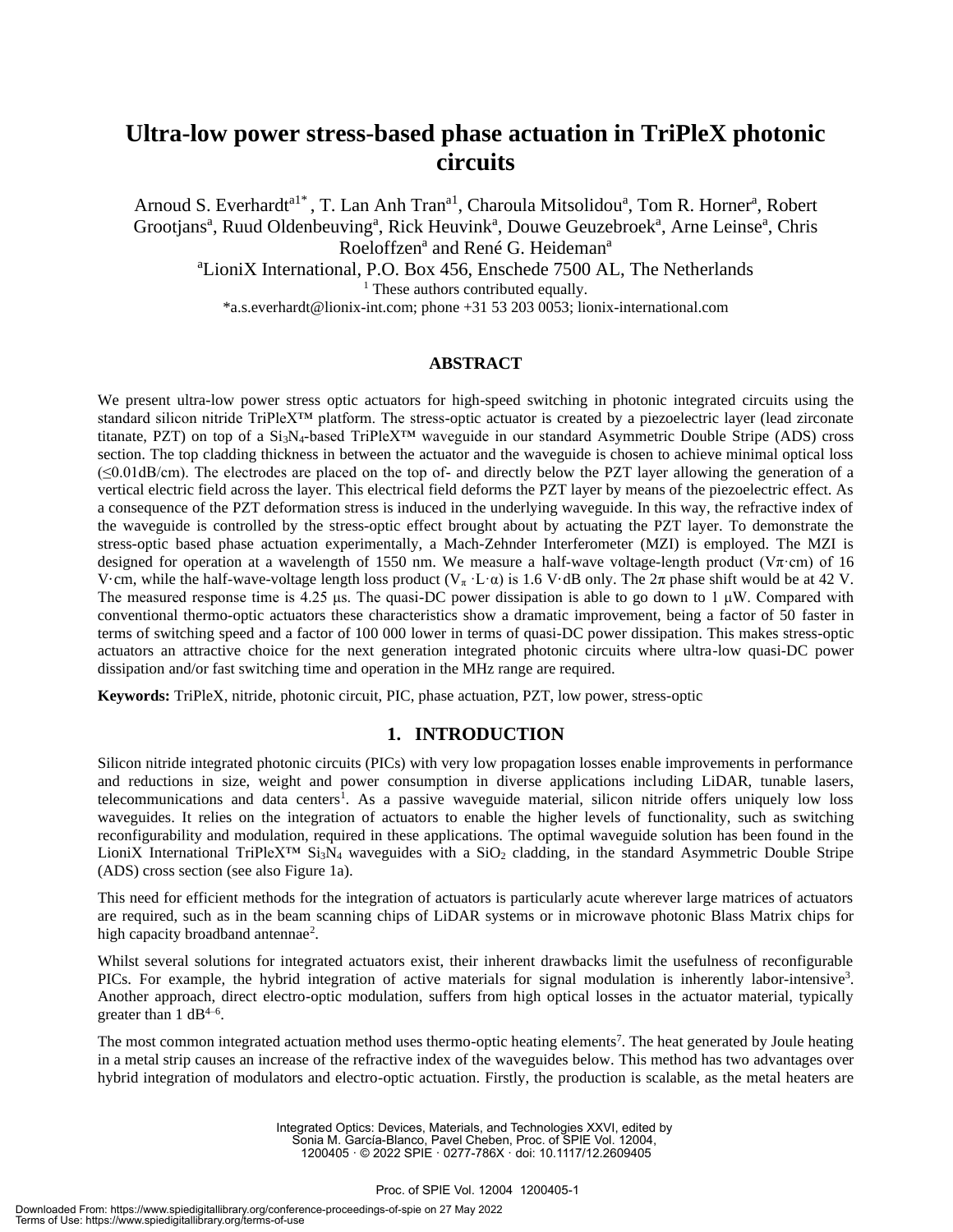deposited in wafer level processes. And secondly, the excess waveguide losses are kept below 0.01 dB/cm, because the actuators are outside of the light propagation area.

However, a major drawback of thermo-optic actuation is both its high average power consumption of >300 mW and minimum actuation speed of >100 µs. Power consumption of the actuator is a particular problem in LiDAR and microwave beamforming applications. In these chips, with their hundreds of actuators, power consumption per chip can nearly run to the order of kilowatts. This is prohibitive in the environments for which they are intended. For space based LiDAR or communications systems, power budgets are severely constrained. For ground based communications networks the cumulative power requirements of current beam forming chips is economically and environmentally unacceptable: the sheer number of antennas can number up to tens of thousands in a national network.

In this paper we describe the development of an efficient stress-optic refractive index actuator to drastically improve power consumption and switching speed for on-chip actuation. The method we present exploits the large piezoelectric effect of the material PbZr<sub>x</sub>Ti<sub>1-x</sub>O<sub>3</sub> (PZT). This approach maintains the advantages of wafer level fabrication in terms of production scalability; it also maintains the minimal excess loss by being outside the light propagation area. Compared to thermo-optic actuation, it has drastically reduced power consumption to  $\langle 1 \mu W \rangle$  and actuation speed to 4.25 µs.

The drawback of stress-optic actuation is the relatively low effect and larger interaction lengths required for a full  $2\pi$ phase actuation in optical structures. This research builds on earlier work<sup>8,9</sup>, and has improved the efficiency with a factor of two by using a smart production process to focus the stress more efficiently into the waveguide core. The halfwave voltage-length product ( $V_{\pi}$ ·cm) of 16 V·cm, so an interaction length of 1 cm is enough at an operating voltage of 16 V to provide the π phase actuation. In addition, a full  $2π$  phase actuation would require 42 V due to a small nonlinearity. The use of a 1 cm electrode length highly feasible in commercial applications due to the low propagation loss in the TriPleX™ waveguides of <0.1 dB/cm.

In Section 2 we detail the design of the stress-optic PZT structure and the simulations that predict its improved performance as an actuator. In Section 3 we describe the experimental setup to enable the efficient phase actuator results. The conclusion and an outlook on how to further improve the stress-optic actuation is found in Section 4.

# **2. STRESS-OPTIC PHASE ACTUATOR DESIGN**

The key element to the stress-optic effect is the piezoelectric material  $PbZr<sub>x</sub>Ti<sub>1-x</sub>O<sub>3</sub>$  (PZT) and its large piezoelectric coefficients  $d_{33f} > 200$  pm/V and  $e_{31f} > 18$  C/m<sup>2</sup>, which have been achieved using a wafer-scale Pulsed Laser Deposition (PLD) growth method built by Solmates<sup>10-12</sup>. These coefficients are much larger than in some other commonly used piezoelectrics like AlN (or Sc:AlN), for which the coefficient  $d_{33f}$  is only 5 pm/V.<sup>13–15</sup>. The typical drawback for using PZT is that it requires a poling operation, which is a process in which the ferroelectric polarization is aligned to the electric field. The poling voltage in these thin films of 1-2 µm thick PZT is only 5-10 V, while the voltages used for phase actuation are in the order of 40 V. Therefore, the PZT is automatically poled during operation and does not require special pre-treatment.

The actuation scheme used is the so-called top-bottom configuration (see Figure 1), in which an electric field is generated over the PZT layer. The electric field produces a displacement in PZT due to its piezoelectric effect (>200 pm vertical displacement per volt, hence  $d_{33f} > 200$  pm/V). The surrounding material partially prevents this displacement, called 'clamping', and thereby a mechanical stress is generated in this structure. This stress propagates to the TriPleX™ waveguide materials  $Si<sub>3</sub>N<sub>4</sub>$  and surrounding  $SiO<sub>2</sub>$  cladding, generating a change in the refractive index.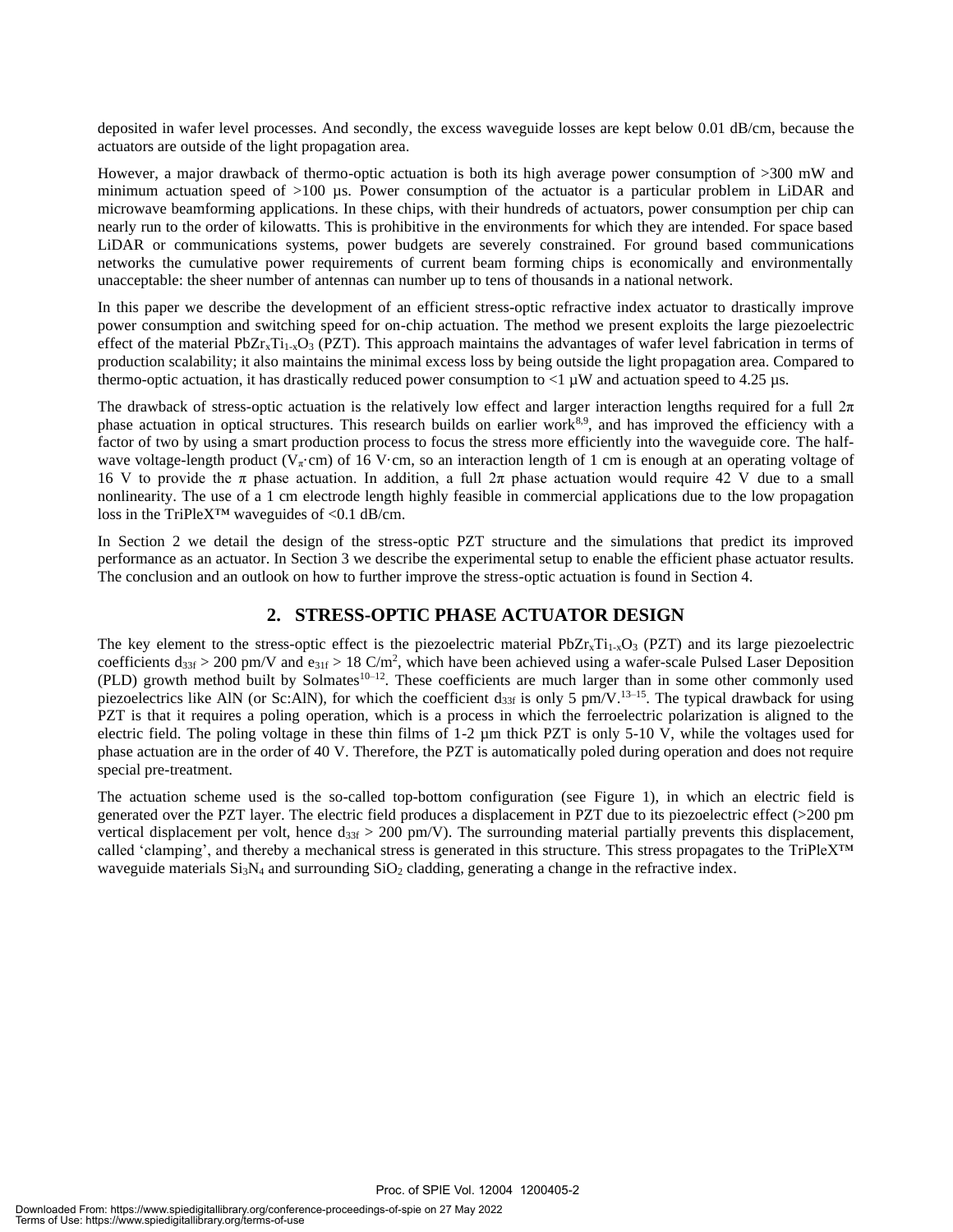

Figure 1. (a) Waveguide model for stress-optic PZT actuation of the waveguide. The bottom area contains the Asymmetric Double Stripe (ADS) TriPleX™ silicon nitride waveguide core (red), with SiO2 cladding (light blue) surrounding it. The  $Si<sub>3</sub>N<sub>4</sub>$  consists of two layers, the bottom layer 75 and the top layer 175 nm thick with  $SiO<sub>2</sub>$  in between. The waveguide width is 1.1  $\mu$ m. The SiO<sub>2</sub> cladding is 3  $\mu$ m thick between the top of the waveguide and the beginning of the PZT structure. The PZT material (dark blue), 1.5 µm thick, has a 100 nm Pt (yellow) bottom electrode which is the common ground for all devices on the wafer. Above the PZT, a top electrode (yellow) is applied locally to provide an electric field between the two electrodes (top-bottom) across the PZT. The dome-like structure is the natural shape of thick layers grown on dry-etched Si3N<sup>4</sup> waveguides and the top electrode is chosen such that it fully covers this dome. (b) SEM photograph of the sketch shown in (a), displaying the microstructure of PZT.

The key element of the efficient stress-optic effect observed in these TriPleX™ waveguides is the natural formation of a dome structure. Etching the silicon nitride waveguides leaves a rectangular waveguide structure with a pedestal height of 1  $\mu$ m, and subsequent deposition of 3  $\mu$ m SiO<sub>2</sub> cladding material then produces this dome<sup>1</sup>. The reason why the dome is so effective is theorized in that it forms a sort of lens for the stress generated in the PZT and projects it efficiently on the waveguide core. A COMSOL model is constructed to understand the effect of the PZT piezoelectric effect on the phase shift that can be induced in the photonic circuit, shown in Figure 2. A voltage is applied between the top and bottom electrode, and the PZT deforms due to the piezoelectric effect: elongation along the y-direction and compression along the x-direction. This is hard-baked into such a top-bottom electrode configuration, since the voltages required for any sizeable phase shift are much larger than the poling voltage of the ferroelectric PZT material. So also negative voltages produce the same stress types.

The deformation of the PZT produces stress in the total structure, and this propagates to the waveguide core and surrounding cladding. The resulting refractive index changes can be calculated by<sup>16</sup>

$$
\Delta n_x = C_1 \cdot \sigma_x - C_2 \cdot (\sigma_y + \sigma_z), \qquad (1)
$$

$$
\Delta n_y = C_1 \cdot \sigma_y - C_2 \cdot (\sigma_x + \sigma_z), \qquad (2)
$$

$$
\Delta n_z = C_1 \cdot \sigma_z - C_2 \cdot (\sigma_x + \sigma_y) \ . \tag{3}
$$

It calculates the refractive index changes Δ*n* along the three directions for the σ values which are the stress components and the  $C_1$  and  $C_2$  the stress-optic coefficients of the materials. Stress builds up along all three directions, but only the refractive index change along the x-direction is important as this is sensed by the  $T<sub>E</sub>$  mode of the light propagation, and in the simulation indeed 94% of the phase shift is caused by  $\Delta n_x$ . The stress-optic coefficient  $C_2$  is much larger than  $C_1^{8,16}$ , so from Equation 1 it can be seen that  $\Delta n_x$  is mostly influenced by the y- and z-stress. The z-stress is low since the PZT is not able to deform (and produce stress) along this direction (since the phase actuator is more than millimeters long). So that only leaves the y-stress being able to significantly influence the phase actuator. Silicon nitride accounts for about 30% of the phase modulation and the cladding silicon oxide the remaining 70%.

In the y-stress figures from the COMSOL model, it can be clearly seen that the dome provides a lens function to focus the stress to the waveguide core and surrounding cladding (Figure 2a). The lens function is significantly reduced when the natural dome has been removed from the structure (Figure 2b). The stress is negative (compressive), so it provides a

#### Proc. of SPIE Vol. 12004 1200405-3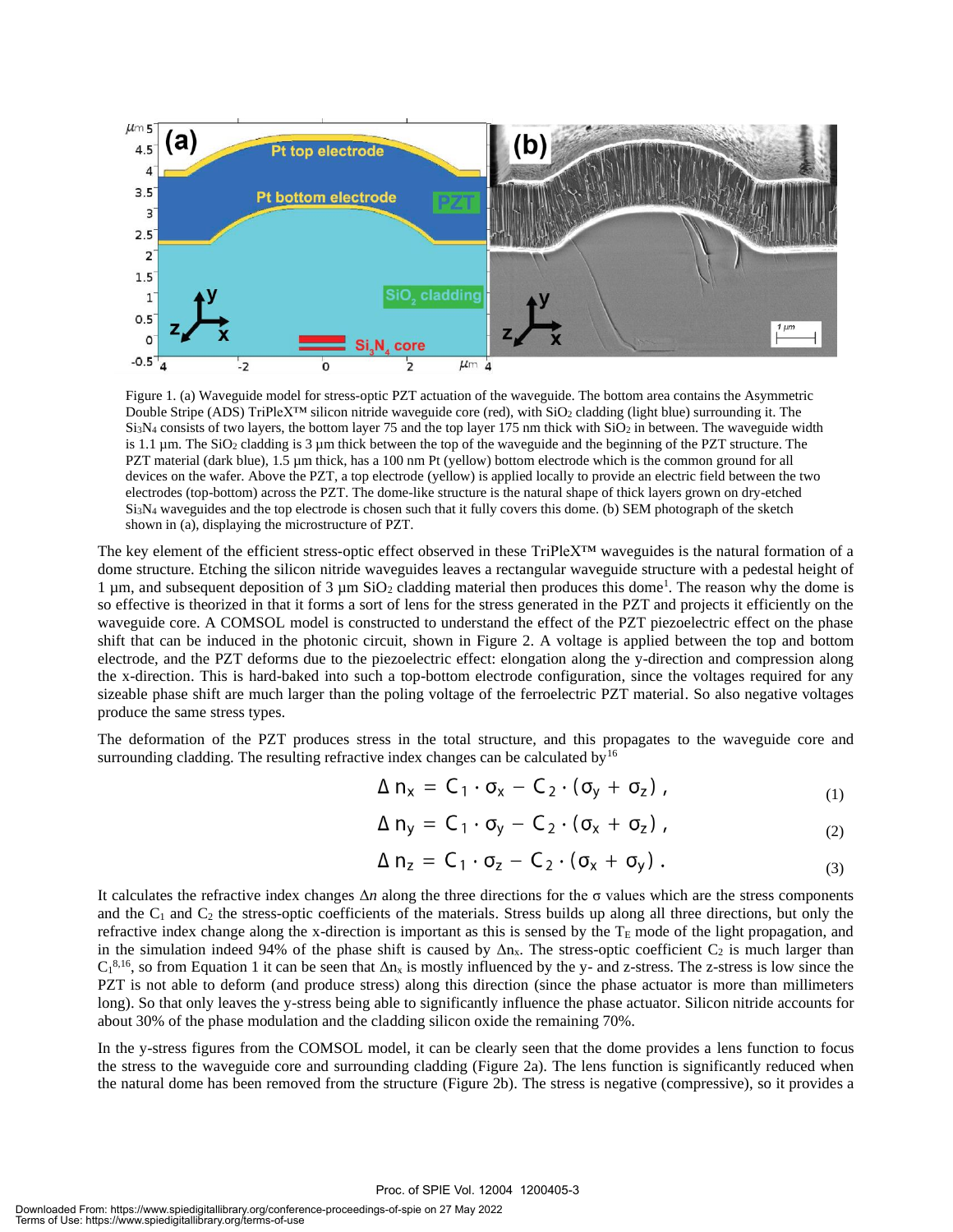densification, which increases the refractive index. In addition, a positive stress is also made right next to the stress-optic PZT element: this area does not receive an electric field and is elongated by the neighboring PZT, pulling the material below up to reduce the refractive index underneath. This opposite effect of about -10% can indeed be measured when misaligning the electrodes with respect to the waveguide and could be utilized in a smart optical scheme.

A voltage of 40 V on this structure in the COMSOL model predicts a  $2.6\pi$  phase shift for an actuator length of 1 cm at a wavelength of 1550 nm for the dome structure, and 1.6π for the flat structure. The measurements are able to produce up to 1.9π for the dome and up to  $0.8\pi$  for the flat structure. So the dome result matches the simulations quite well, while the flat structure is even less effective than predicted. This shows that the dome is absolutely required to achieve an efficient stress-optic phase actuator.



Figure 2. (a) The y-stress tensor induced in a typical TriPleX™ waveguide structure with a dome formed due to the fabrication process. The stress is given at the different positions because of a 40 V voltage applied, where blue shades are negative stress and red shades are positive stress, and the z-direction is the light propagation direction. (b) The y-stress tensor for a similar waveguide as (a), but the surface has been made flat to remove the dome. The electrode widths are optimized for each of the structures.

# **3. STRESS-OPTIC PHASE ACTUATOR RESULTS**

The measurements are performed using a Mach-Zehnder Interferometer (MZI) configuration. It consists of a 50/50 directional coupler to split the light into two arms and a second directional coupler to mix the two signals to give either constructive or destructive interference. Laser light is inserted into one input port and measured on one output port, and the phase shift is  $\pi$  when the light goes from full constructive (max power) to full destructive interference (min power); and  $2\pi$  when going back to full constructive interference. To achieve a higher accuracy measurement of the phase shift, a broadband light source and spectrometer are used with an asymmetric MZI (aMZI) to measure a spectral interference pattern with a Free Spectral Range (FSR) of 13.6 nm. The phase shift is characterized by the wavelength shift using a sinusoidal fit through the spectrum. Electrodes are deposited on top of the waveguides to probe either the top or bottom arm. The electrodes are  $2 \mu m$  wider than the width of the dome structure in order to certain that the full effect of the dome is captured even on misalignment. In this way, misalignments up to  $2 \mu$ m have been found to result in <5% change in the measured phase shift.

The progression of the phase shift as a function of voltage can be seen in Figure 3. A phase shift of up to 1.9π has been measured with an operating voltage of 40 V at an electrode length of 1 cm, which can be extrapolated to a  $2\pi$  phase shift at 42 V. The half-wave voltage-length product V<sub>π</sub>·cm is 16 V·cm. This is less than half the voltage required for a  $2\pi$ phase shift operation, because materials like PZT inherently reduce their piezoelectric coefficients above the poling voltage. This is captured in a small negative quadratic term to the polynomial fit in Figure 3. The piezoelectric coefficients are known to depend on the structural properties of the deposited PZT films<sup>10–12</sup>, and indeed variations of the phase shift values between  $1.1\pi$  to  $1.9\pi$  have been measured, depending on the exact PZT microstructures.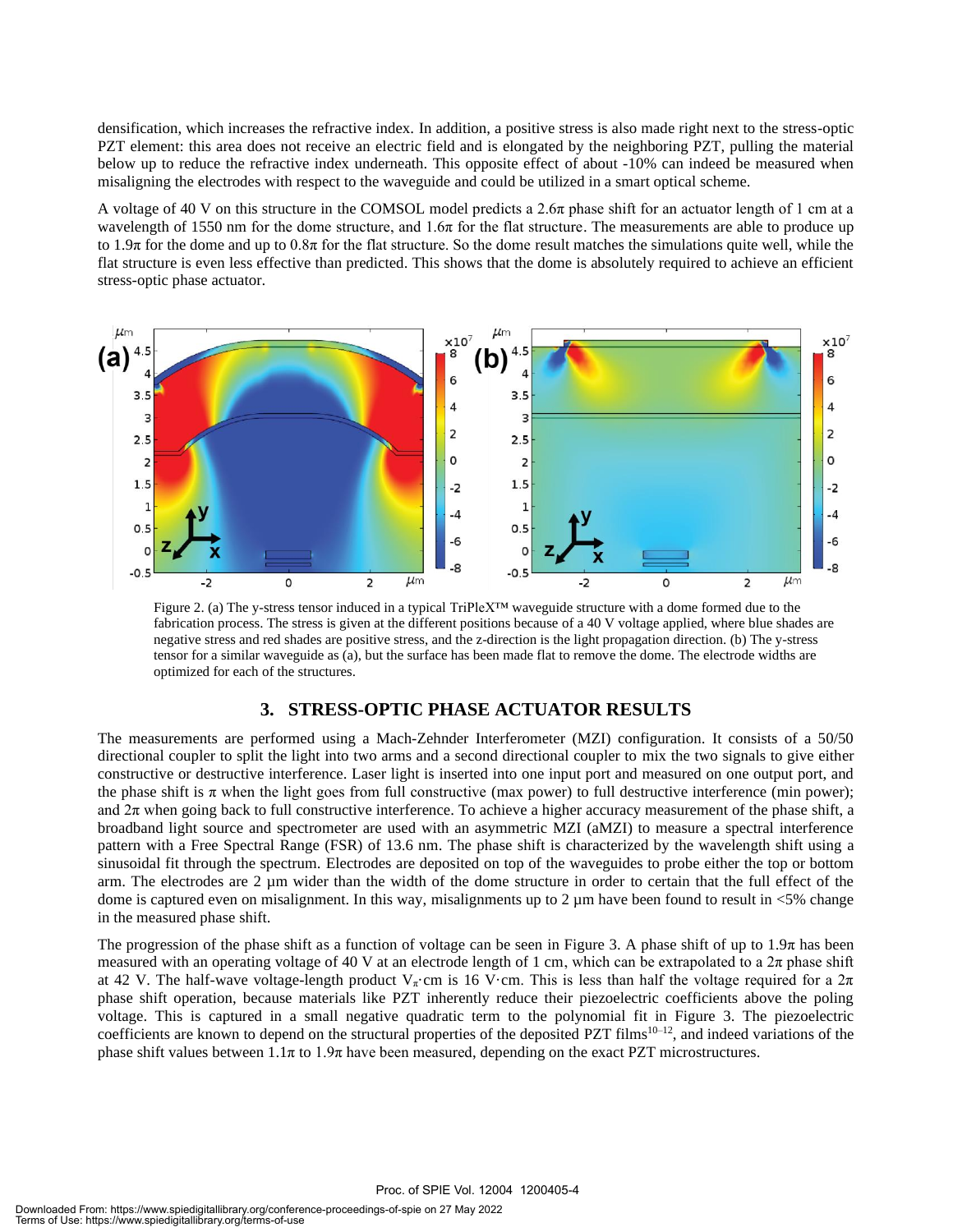A yield of 90% has been achieved which is expected to further increase with proper passivation of the electrodes. The yield was measured on >1000 actuators and had to show at least 80% of the required actuation. Repeated actuation cycles of >500 times influence the measured phase shift by less than 1%, showing low fatigue behavior. Repeated measurements weeks apart also provide phase shift values that differ by less than 1%, showing great long-term stability and a low dependence on environmental conditions<sup>17</sup>.

The large advantages of stress-optic PZT over the traditional thermo-optic phase actuators were their ultra-low power consumption and speed. The power consumption is a function of voltage and leakage current. Being an insulator, PZT ideally has no current in DC operation, however it still shows small amounts of leakage current. The current density is 0.01-0.1 µA/mm<sup>2</sup> at a 40 V operation voltage. So the power consumption measures 0.1-1 µW for an electrode area of the bond pad, plus the typical actuation electrode of 1 cm length and 10 µm width.



Figure 3. Phase shift as a function of voltage. The fit is a second order polynomial fit as the piezoelectric activity – and therefore phase shift - of PZT slowly decreases at values far above the poling voltage (10 V). The largest deviations to the fit are seen around the poling voltages as this is where PZT undergoes structural changes. Depending on the exact microstructure of PZT, phase shift values between  $1.1\pi$  to  $1.9\pi$  can be achieved.

Next, the step response of the PZT actuator was measured. The CW laser source was connected in one of the optical inputs of the MZI. The PZT phase shifter was driven from the electrical Arbitrary Waveform Generator (AWG) that generated a square waveform, which step response time shorter than the expected speed of the PZT phase shifter. In this way the measurement was not limited by the speed of the generator. The optical output of the MZI was connected to a high speed photodiode (PD) with 50  $\Omega$  matched load an 25 GHz bandwidth. The output of the detector was connected to an 4 GHz oscilloscope. The oscilloscope captured the step response (time-domain) of the MZI with stress-optic PZT actuator. The oscilloscope was set to a bandwidth of 100 MHz. Figure 4 presents the experimentally-obtained step response of the MZI-PZT actuator. The step response of the actuator corresponds to a  $1<sup>st</sup>$  order linear system with time constant  $\tau$  = 0.85 µs. After five time constants of 4.25 µs the function reaches a value of 99% of its maximum value. This value corresponds to the switching speed of the actuator, which is a great deal better than the 100s of  $\mu$ s observed in thermo-optic phase actuators.

Finally, another great advantage is the small excess loss of <0.01 dB/cm induced by these PZT structures, because the phase actuator active component is far away from the waveguide. With the propagation loss of the waveguide, currently <0.1 dB/cm, the PZT excess loss contributes only an additional 10%. Therefore, the parameter to capture the PZT actuation in terms of light propagation efficiency is the half-wave-voltage length loss product ( $V\pi \cdot L \cdot \alpha$ ), which is only 1.6 V·dB.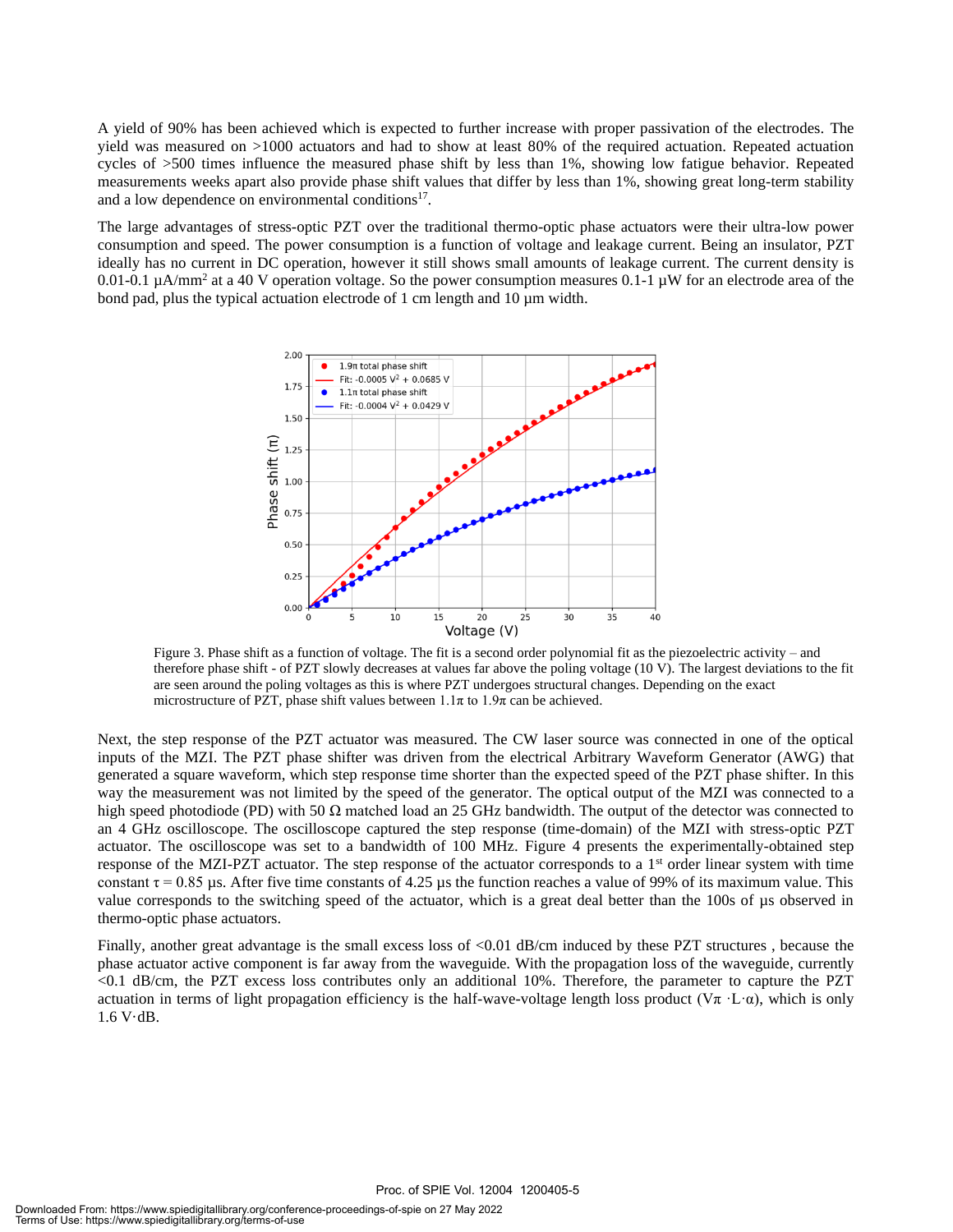

Figure 4. Step-response of a PZT stress-induced actuator: The step response of the actuator corresponds to a 1<sup>st</sup> order linear system with time constant  $\tau = 0.85 \mu s$ . The measurement was performed by using a MZI with a PZT actuator in one of its arms (Figure 3), a high-speed photodiode to convert the optical signal at the MZI output to an electrical signal and an oscilloscope to capture the step response. The switching speed of the actuator was measured equal to 4.25 μs and it corresponds to the time that the function reaches 99% of its maximum value.

# **4. CONCLUSION AND OUTLOOK**

Concluding, a PZT phase actuator has been developed and produced with a substantial reduction of a factor 50 in switching speed and a 100 000 times lower in quasi-DC power consumption, while keeping an ultra-low excess loss of <0.01 dB/cm. This makes these PZT stress-optic actuators an attractive choice for the next generation integrated photonic circuits where ultra-low quasi-DC power dissipation and fast microsecond switching time are required, for example LiDAR, tunable lasers, telecommunications and data centers.

Further improvements can be made in the PZT material quality and optical circuit design. Research in a higher efficient and more uniform PZT crystal structure needs to be performed in collaboration with the deposition machine manufacturer Solmates<sup>18</sup>. This will lead to higher performance, more uniformity, higher yield than the current 90% and lower power consumption than  $0.1-1 \mu W$ . Secondly, a smart design will be able to use the negative stress and make use of the two arms of an MZI to configure a push-pull configuration: applying different stress on each of the arms to double the total phase shift. Lastly, different electric fiel

d configurations can result in better performance, for example changing the used top-bottom (vertical electric field) to a top-top (horizontal electric field) configuration. This should lead to opposite stress profiles, lower power consumption, higher possible actuation frequencies and most important of all, a more efficient actuator than the already impressive half-wave voltage-length product ( $\nabla \pi$ ·cm) of 16 V·cm.

# **ACKNOWLEDGEMENTS**

This project has received funding from the European Union's Horizon 2020 research and innovation programme under grant agreement No 780502 (3PEAT) and No 870421 (SpaceBeam).

Proc. of SPIE Vol. 12004 1200405-6